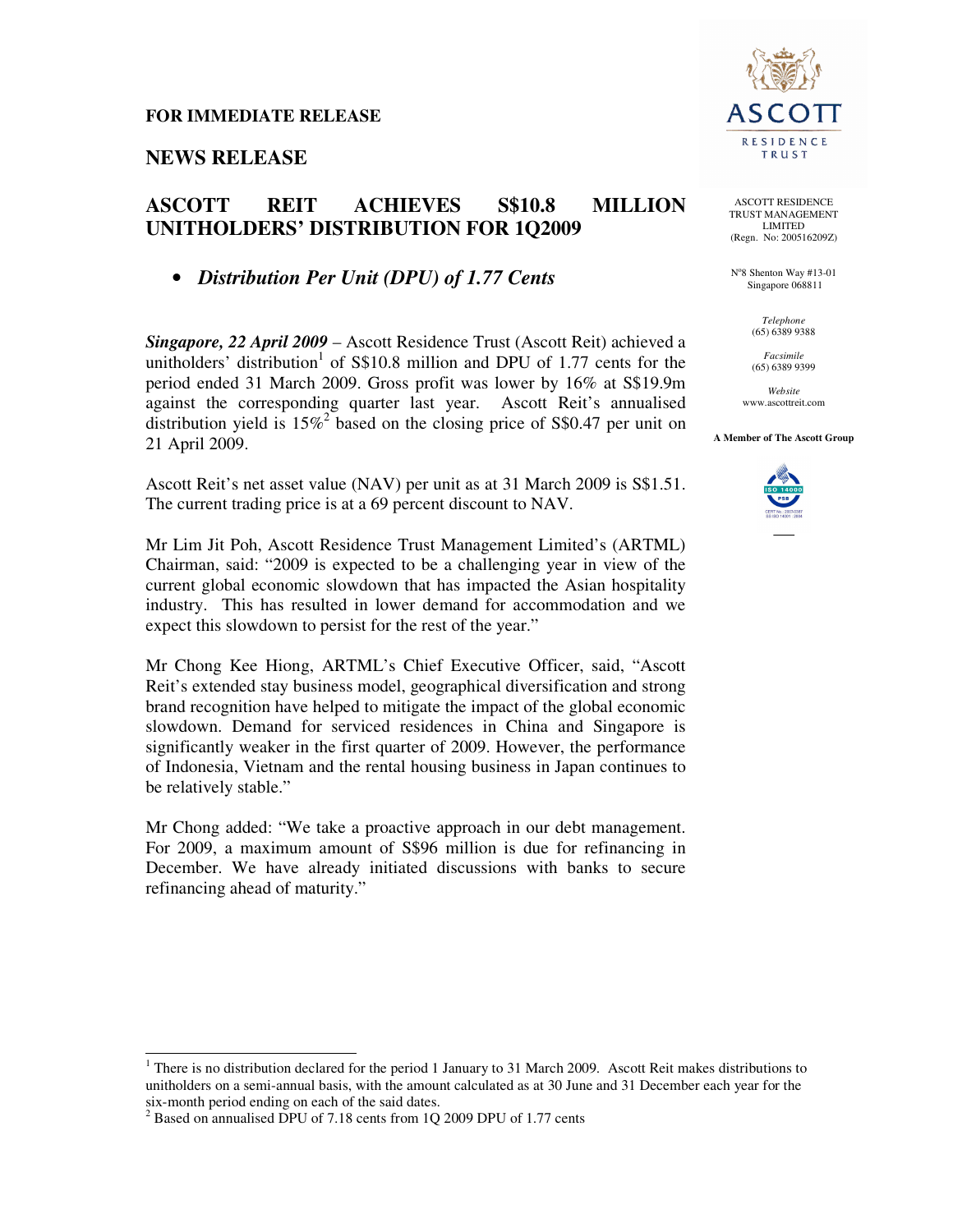#### Highlights of Results for the Period ended 31 March 2009

|                                                       | 1Q2009 | 1Q2008 | Better/ (Worse)<br>$+/-$ |
|-------------------------------------------------------|--------|--------|--------------------------|
| <b>Revenue (S\$ million)</b>                          | 42.1   | 45.8   | $-8\%$                   |
| <b>Gross Profit (S\$ million)</b>                     | 19.9   | 23.6   | $-16%$                   |
| <b>Unitholders' Distribution</b>                      |        |        |                          |
| (S\$ million)                                         | 10.8   | 14.2   | $-23\%$                  |
| <b>Revenue Per Available</b><br>Unit (RevPAU) S\$/day | 120    | 141    | $-15%$                   |
| <b>DPU</b> (S cents)                                  | 1.77   | 2.33   | $-24%$                   |

#### *1Q2009 vs 1Q2008*

### **About Ascott Residence Trust**

Ascott Residence Trust (Ascott Reit) is the first Pan-Asian serviced residence real estate investment trust established with the objective of investing primarily in real estate and real estate-related assets which are income-producing and which are used or predominantly used, as serviced residences or rental housing properties in the Pan-Asian region.

Comprising an initial asset portfolio of 12 strategically located properties in seven Pan-Asian cities, Ascott Reit was listed with an asset size of about S\$856 million. Ascott Reit's portfolio has since expanded to S\$1.57 billion, comprising 38 properties with 3,642 units in 11 cities across seven countries.

Ascott Reit is managed by Ascott Residence Trust Management Limited, an indirect whollyowned subsidiary of CapitaLand, one of Asia's largest real estate companies.

For more information about Ascott Reit, please visit http://www.ascottreit.com.

#### Important Notice

The value of units in Ascott Reit and the income derived from them may fall as well as rise. Units in Ascott Reit are not obligations of, deposits in, or guaranteed by the Manager or any of its affiliates. An investment in the units in Ascott Reit is subject to investment risks, including the possible loss of the principal amount invested. The past performance of Ascott Reit is not necessarily indicative of its future performance.

This announcement may contain forward-looking statements that involve risks and uncertainties. Actual future performance, outcomes and results may differ materially from those expressed in forward-looking statements as a result of a number of risks, uncertainties and assumptions. Representative examples of these factors include (without limitation) general industry and economic conditions, interest rate trends, cost of capital and capital availability, competition from similar developments, shifts in expected levels of property rental income, changes in operating expenses, including employee wages, benefits and training, property expenses and governmental and public policy changes and the continued availability of financing in the amounts and the terms necessary to support future business. Investors are cautioned not to place undue reliance on these forward-looking statements, which are based on the current view of the Manager on future events.

Investors have no right to request the Manager to redeem their units in Ascott Reit while the units in Ascott Reit are listed. It is intended that unitholders may only deal in their units in Ascott Reit through trading on the SGX-ST. Listing of the units in Ascott Reit on the SGX-ST does not guarantee a liquid market for the units in Ascott Reit.